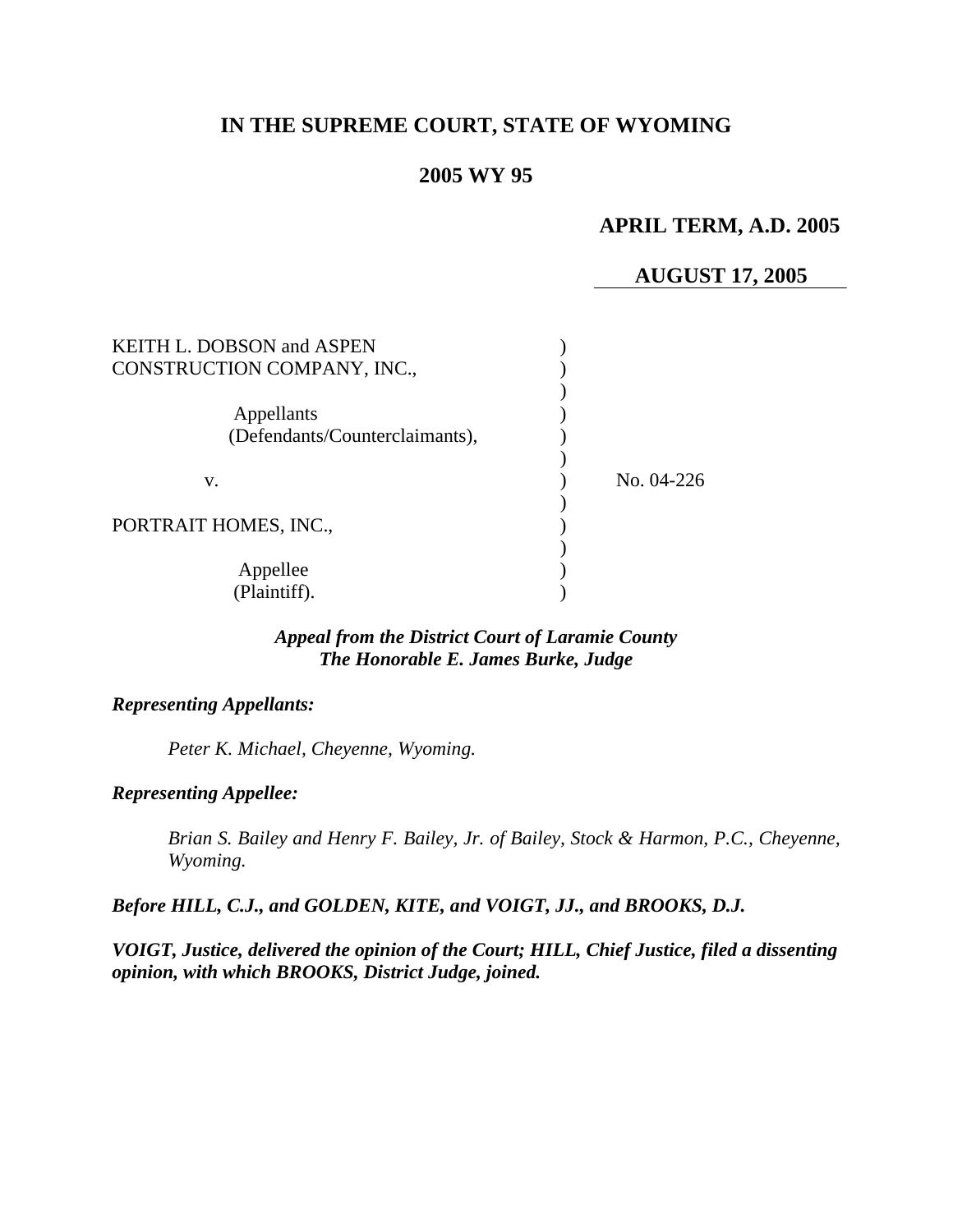### **VOIGT, Justice.**

[¶1] In a controversy between an owner/contractor and a claimed materialman, the district court granted judgment to the owner/contractor on the ground that the claimed materialman did not have a valid lien, and that the owner/contractor had paid the disputed amount under economic duress. We reverse.

#### **ISSUES**

[¶2] The parties have identified numerous issues. We find the dispositive issues to be as follows:

1. Did the parties reach an enforceable compromise and settlement?

2. Did the owner/contractor participate in the purported compromise and settlement as the result of economic duress?

### **RELEVANT STATUTES**

[¶3] This case revolves around the statutes creating a materialman's lien. The relevant portions of Wyo. Stat. Ann. §§ 29-1-301, *et seq.,* and 29-2-101, *et seq.* (LexisNexis 2005) provide as follows:

## **§ 29-1-310. Bond to satisfy lien; terms of bond; filing and effect thereof; action upon bond.**

(a) Any lien created pursuant to Title 29 filed against any property, personalty or realty is satisfied if the owner of the property, a contractor or subcontractor has filed a corporate surety bond, letter of credit, cash or cash equivalent of established value approved by the district court in the county where the lien was filed in an amount equal to one and one-half  $(1\frac{1}{2})$  times the amount of the lien.

. . .

(e) Upon the filing of the bond, the lien against the property shall be forthwith discharged and released in full, and the security described in subsection (a) of this section shall be substituted. The clerk of court shall issue a notice of satisfaction of lien which the owner, contractor or subcontractor may file in the office of the county clerk where the lien was filed which shall show that the lien has been satisfied.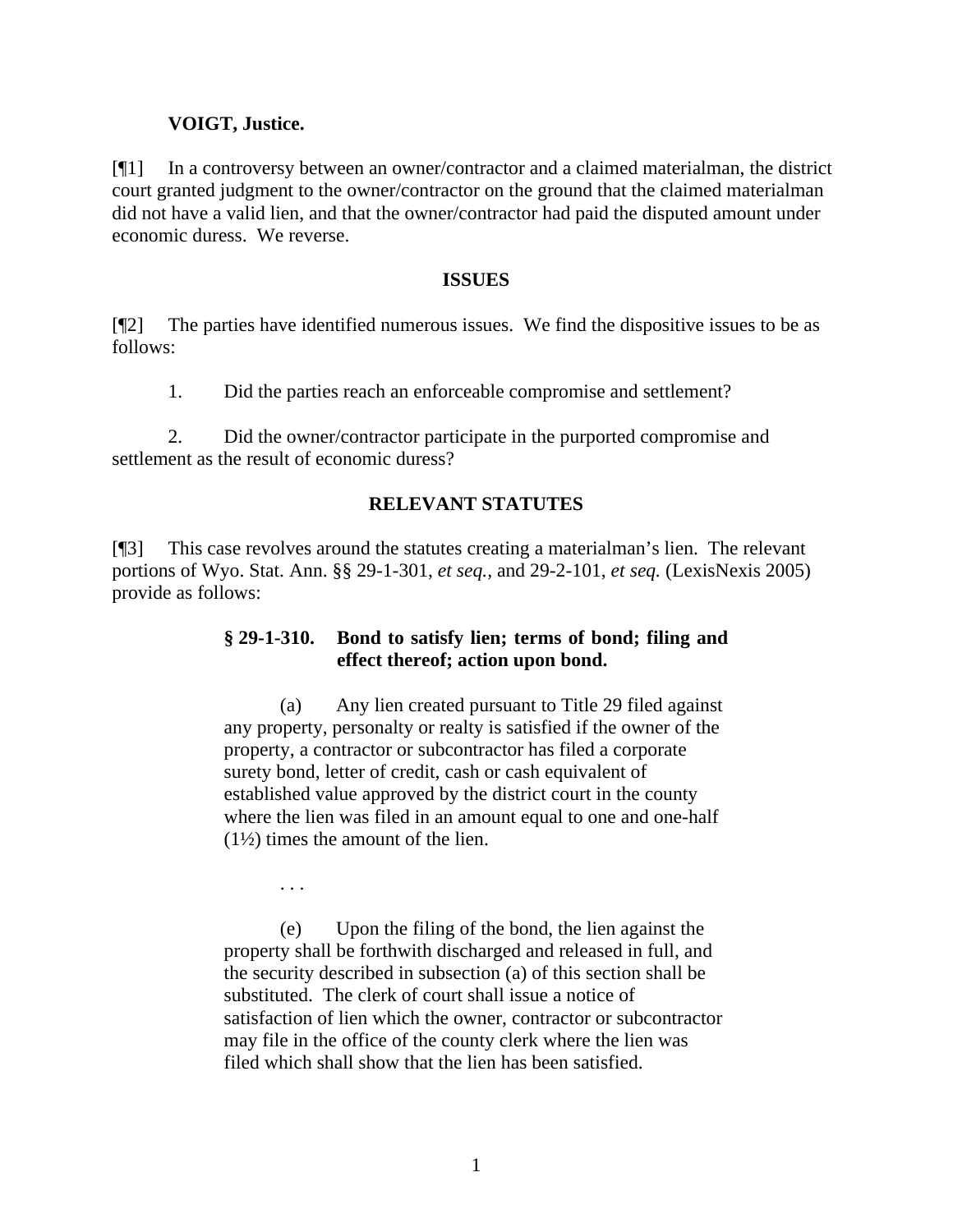(f) A lien claimant whose lien has been satisfied by the substitution of the security described in subsection (a) of this section may bring an action upon the bond or undertaking. The action shall be commenced within the time allowed for the commencement of an action to foreclose the lien.

#### **§ 29-1-311. False or frivolous liens; damages; penalties.**

(b) Any person whose real or personal property is subject to a recorded claim of lien who believes . . . that the person claiming the lien knew at the time of filing the lien was groundless . . . may petition the district court of the county in which the claim of lien has been recorded for the relief provided in this subsection. . . . Upon the filing of the petition the following shall apply:

> (i) The court may enter its order, which may be granted ex parte, directing the person claiming the lien to appear before the court at a time no earlier than six (6) nor later than fifteen (15) days following the date of service of the petition and order on the person claiming the lien, and show cause, if any, why the relief provided in this subsection should not be granted;

> > . . .

. . .

(iv) If, following a hearing on the matter the court determines that . . . the person claiming the lien knew at the time of filing the lien was groundless . . . the court shall issue an order striking and releasing the claim of lien and awarding damages of one thousand dollars (\$1,000.00) or actual damages, whichever is greater, costs and reasonable attorney's fees to the petitioner to be paid by the person claiming the lien[.]

### **§ 29-2-101. Persons entitled to liens; extent of lien on realty; exceptions.**

(a) Except as provided in W.S. 29-2-111, every person performing any work on or furnishing any materials or plans for any building or any improvement upon land shall have for his work done or plans or materials furnished a lien upon the building or improvements, and upon the land of the owner on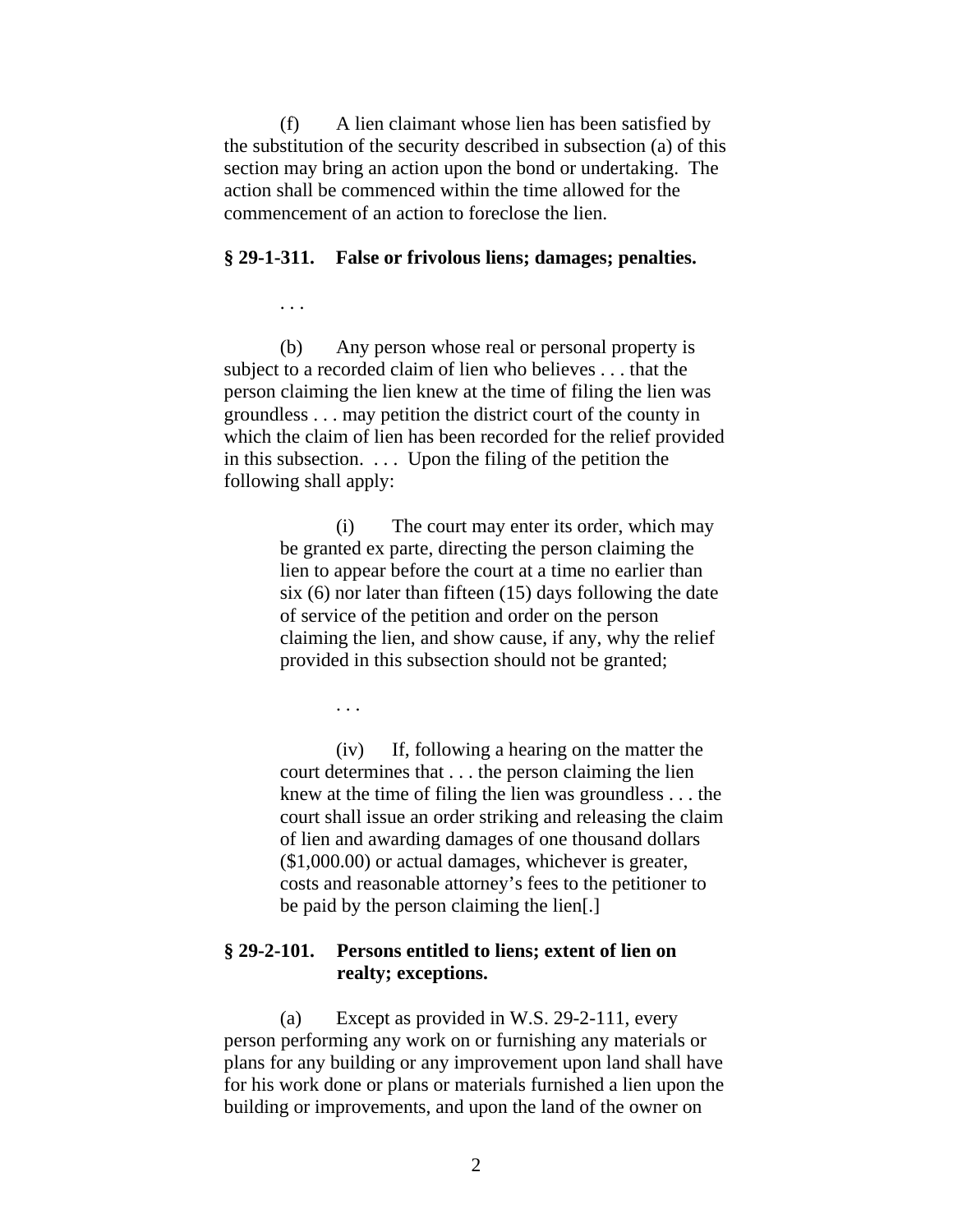which they are situated to the extent of one (1) acre. If the improvements cover more than one (1) acre the lien shall extend to all the additional land covered thereby.

(b) To have a lien the work or materials shall be furnished under a contract.

## **§ 29-2-106. When statement lien to be filed; rights of subcontractor not abridged by contract between owner and contractor; agreement to extend filing period.**

(a) Every contractor shall file his lien statement within one hundred twenty (120) days and every other person shall file within ninety (90) days:

> (i) After the last day when work was performed or materials furnished under contract; or

(ii) From the date the work was substantially completed or substantial completion of the contract to furnish materials, whichever is earlier; or

(iii) With respect to an employee or subcontractor, after the last day he performed work at the direction of his employer or contractor.

## **§ 29-2-107. Notice of intention to file lien.**

Before filing a lien pursuant to this chapter every person shall give ten (10) days notice to the owner or his agent in writing of any claim against a building or an improvement or for materials furnished stating the amount of any claim and from whom it is due.

### **§ 29-2-111. Notice of right to claim a lien required; limitations.**

(a) Any subcontractor or materialman who may claim a lien under this title shall give notice of his right to claim a lien to the prime contractor. Failure to give notice to a prime contractor who has complied with subsections (f) and (g) of this section waives the subcontractor or materialman's right to a lien.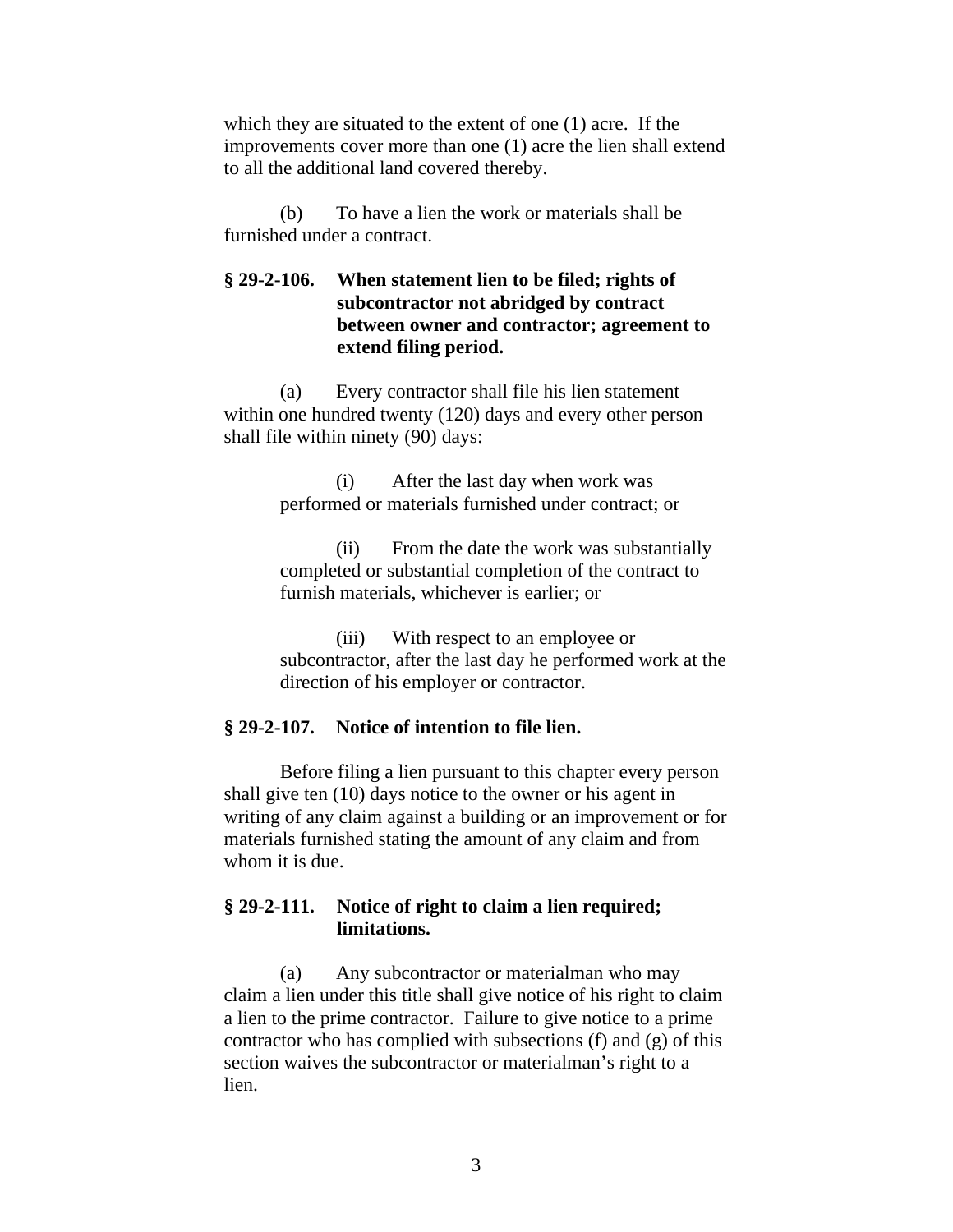(b) The notice of the right to claim a lien shall be given no later than sixty (60) days after the date on which services or materials are first furnished.

## **FACTS**

[¶4] Portrait Homes, Inc. (Portrait Homes), as owner and contractor in a residential construction project, contracted with Paul Vinluan (Vinluan) for Vinluan to provide all labor and materials necessary for the drywall portion of the construction. As a result of personal friendships, Vinluan had an arrangement with Aspen Construction Company, Inc. (Aspen Construction), to use Aspen Construction's account at Building Specialties, Inc. (B.S.I.), to order materials for Vinluan's various projects.

[¶5] In the fall of 2002, Vinluan purchased materials from B.S.I., using Aspen Construction's account, and installed those materials in Portrait Homes' project. All such materials were either picked up by Vinluan or were delivered to the building site by B.S.I. When the project was completed, Portrait Homes paid Vinluan in full, but Vinluan did not pay Aspen Construction for the materials that had been charged to its account at  $B.S.I.^1$ When Aspen Construction sought payment from Vinluan on the B.S.I. invoices, Vinluan told Aspen Construction, untruthfully, that he had not been paid by Portrait Homes. Consequently, Aspen Construction sent to Portrait Homes, pursuant to Wyo. Stat. Ann. § 29- 2-111, a notice of right to file a lien. Upon receipt of that notice, Portrait Homes confirmed with B.S.I. that the materials had been invoiced to Aspen Construction, but, nevertheless, contacted Aspen Construction to inform the latter that a lien filing would result in a lawsuit for damages for any loss of sale caused thereby. Aspen Construction responded by sending to Portrait Homes, pursuant to Wyo. Stat. Ann. § 29-2-107, a notice of intent to file a lien.

[¶6] What followed was a stalemate, as the parties and their attorneys exchanged letters contending for their respective positions. In the meantime, three things were happening: (1) Portrait Homes was being advised by its real estate broker not to allow a lien to be filed against the property because even a satisfied lien might raise concerns for potential buyers; (2) Portrait Homes entered into a sale contract that required it to furnish a title commitment showing marketable title; and (3) Aspen Construction's lien filing deadline was approaching. Finally, on the last day that Aspen Construction could file its lien statement, Portrait Homes delivered full payment of the contested amount to Aspen Construction, along with a letter containing the following language:

> Enclosed with this letter is a check from Portrait Homes, Inc. in the amount of \$3,645.18 for payment of drywall materials which you maintain were provided for the residence currently being constructed by Portrait Homes . . .. As you know, we maintain that payment for these materials was made in full to our original drywall contractor, [Vinluan].

 $\overline{a}$ 

<sup>&</sup>lt;sup>1</sup> The amount was  $$3,645.18$ .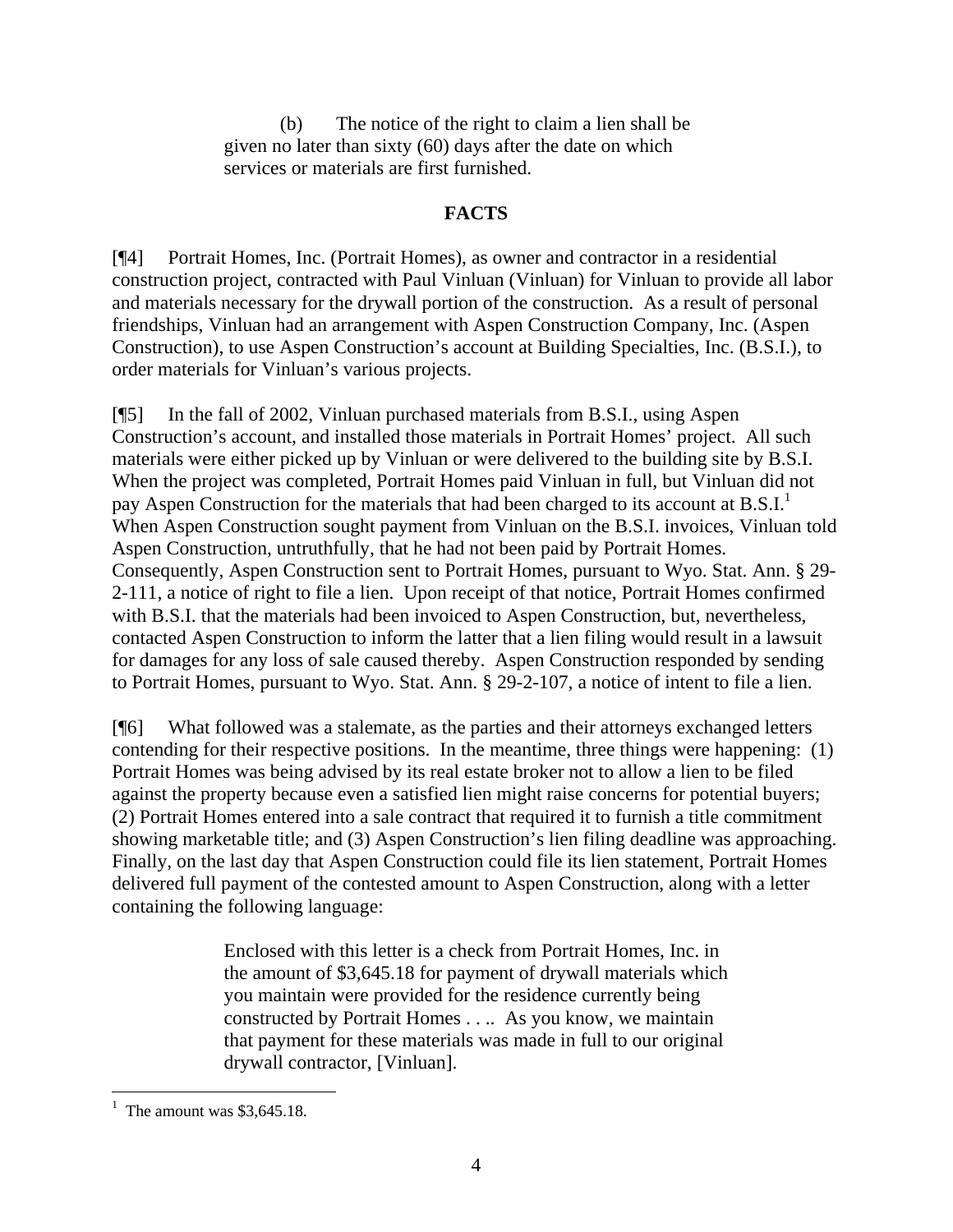This payment is being made under duress and in no way is an admission by Portrait Homes that your claim is valid. We are making this payment solely to prevent a lien from being filed against the property so as to cloud the title and possibly prevent a sale of the property.

[¶7] In return for the payment, Aspen Construction prepared and immediately delivered a lien waiver to Portrait Homes. No lien statement was ever filed, and the home was sold without incident. Several months later, Portrait Homes sued Aspen Construction in the circuit court, alleging in an amended complaint causes of action for damage to business reputation, constructive fraud, and unjust enrichment. The case was transferred to the district court because the circuit court's jurisdictional limit was exceeded by Aspen Construction's counterclaims. The case was tried to the court, after which judgment, with detailed findings of fact and conclusions of law, was entered in favor of Portrait Homes. This appeal followed.

### **STANDARD OF REVIEW**

[¶8] We recently reiterated the standard of review of a bench trial in which the court made express findings of fact and reached express conclusions of law, and we see no need to repeat that standard at length. *See Jacoby v. Jacoby,* 2004 WY 140, ¶¶ 6-7, 100 P.3d 852, 854-55 (Wyo. 2004).

### **DISCUSSION**

[¶9] Aspen Construction contends that its delivery of a lien waiver in exchange for payment, on the last day a lien statement could have been filed, constituted a compromise and settlement of the dispute. This Court has on several occasions addressed the theory of "compromise and settlement." In *Parsley v. Wyoming Automotive Co.,* 395 P.2d 291, 295 (Wyo. 1964), we described the general rule of compromise and settlement as being "that the settlement of a bona fide dispute or a doubtful or unliquidated claim, if made fairly and in good faith, is a sufficient consideration for a compromise based thereon." We have defined a compromise as "'an agreement between two or more persons who, to avoid a lawsuit, amicably settle their differences on such terms as they can agree on.'" *Peters Grazing Ass'n v. Legerski,* 544 P.2d 449, 456 n.3 (Wyo. 1975) (*quoting* 15A C.J.S. *Compromise and Settlement* § 1 at 170). A settlement agreement is a contract and, therefore, subject to the same legal principles that apply to any contract. *In re Estate of Maycock,* 2001 WY 103, ¶ 10, 33 P.3d 1114, 1117 (Wyo. 2001); *Matter of Estate of McCormick,* 926 P.2d 360, 362 (Wyo. 1996). The elements are the same as the elements of any contract: offer, acceptance, and consideration, and establishment of the existence of these elements leads courts to conclude that mutual assent has occurred. *Matter of Estate of McCormick,* 926 P.2d at 362. A compromise and settlement agreement is, also like other contracts, subject to construction as a matter of law. *Ludvik v. James S. Jackson Co., Inc.,* 635 P.2d 1135, 1143 (Wyo. 1981).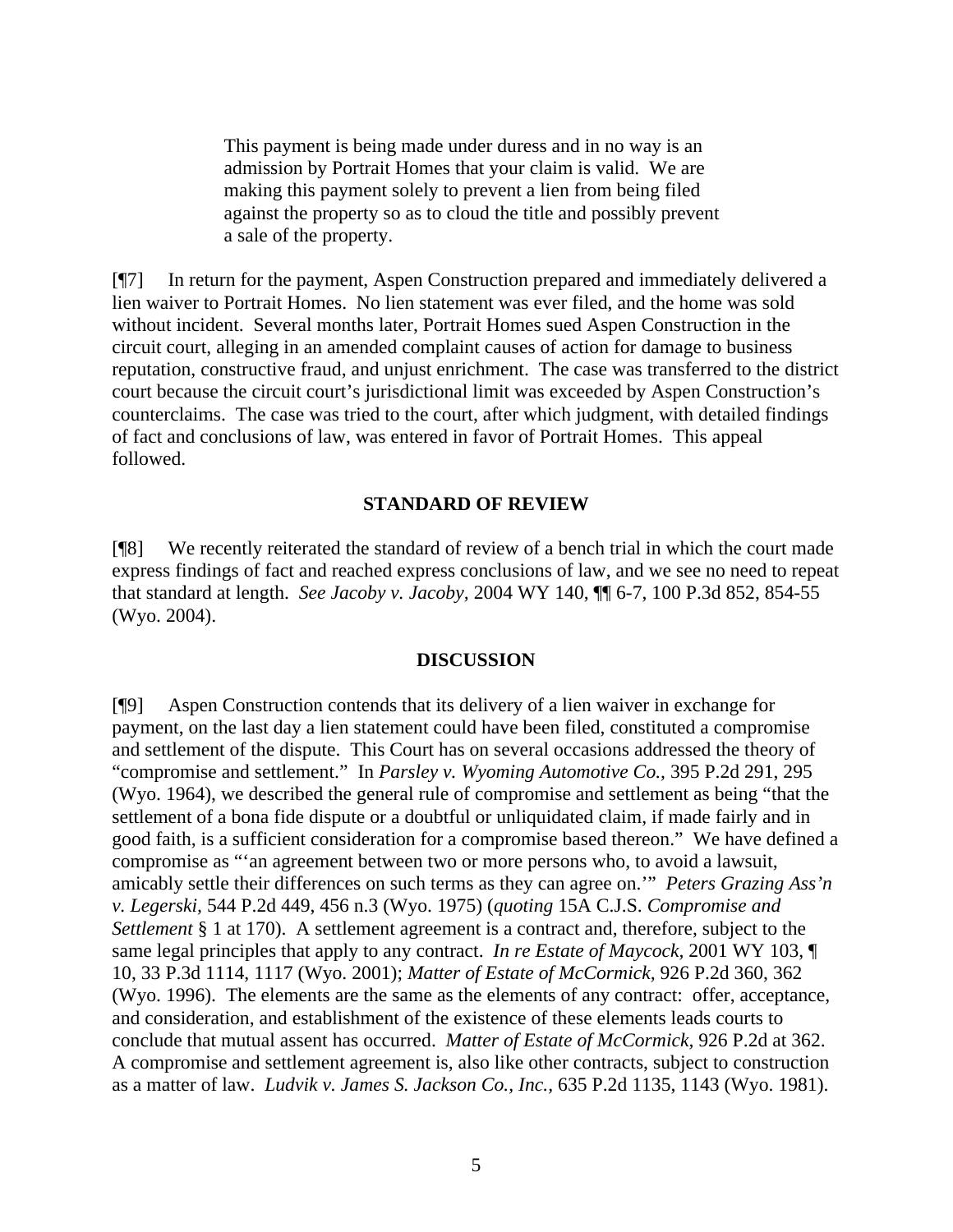A contract made in settlement of claims is valid even if the claims settled are of doubtful worth. . . . This means that this court will not look behind a settlement agreement to see who would have prevailed in a dispute out of which the settlement agreement arises. If the settlement agreement itself meets contractual requirements, it will be enforced.

*Kinnison v. Kinnison,* 627 P.2d 594, 596 (Wyo. 1981).

[¶10] In addition to these general principles, we will note certain aspects of the law of compromise and settlement that have particular application to this case.

> In order for a claim to be considered disputed, there must be a genuine controversy or difference in position between the parties[.] . . . If, at the time of an agreement, there is no dispute between the parties and neither party believes that there is any uncertainty as to the rights and obligations between them, the agreement is not a compromise.

15A Am.Jur.2d *Compromise and Settlement* § 24 at 743-44 (2000) (footnote omitted). "Since the basic function of a compromise is to resolve doubt or uncertainty through amicable means rather than through litigation, a disputed claim must involve doubt or uncertainty in order to constitute a sufficient foundation for a compromise." *Id.*, § 25 at 744 (footnote omitted).

> The validity of a compromise is not impaired by the fact that the compromise resolved issues differently than a court might have; if the validity of a compromise depended upon which party actually was right, the very object of a compromise which the law favors—avoiding the necessity of having a court resolve uncertainties—would be defeated. Thus, a claim need not be valid or well founded to support a compromise. Accordingly, compromises often are upheld without regard to the validity of the claims or rights which were compromised.

*Id.*, § 27 at 745-46 (footnotes omitted). Where there is a good-faith dispute involving a claim, and the party asserting the claim relinquishes it as part of a compromise and settlement, such a concession is sufficient consideration for the promise or act of the other party. *Id.*, § 30 at 747.

[¶11] The judgment entered by the district court noted that Aspen Construction asserted compromise and settlement as a defense, and noted that Aspen Construction had the burden of proving that defense by a preponderance of the evidence. Thereafter, the district court made no specific findings and reached no specific conclusions in regard to compromise and settlement. In addressing economic duress, however, the district court stated that "[d]uress is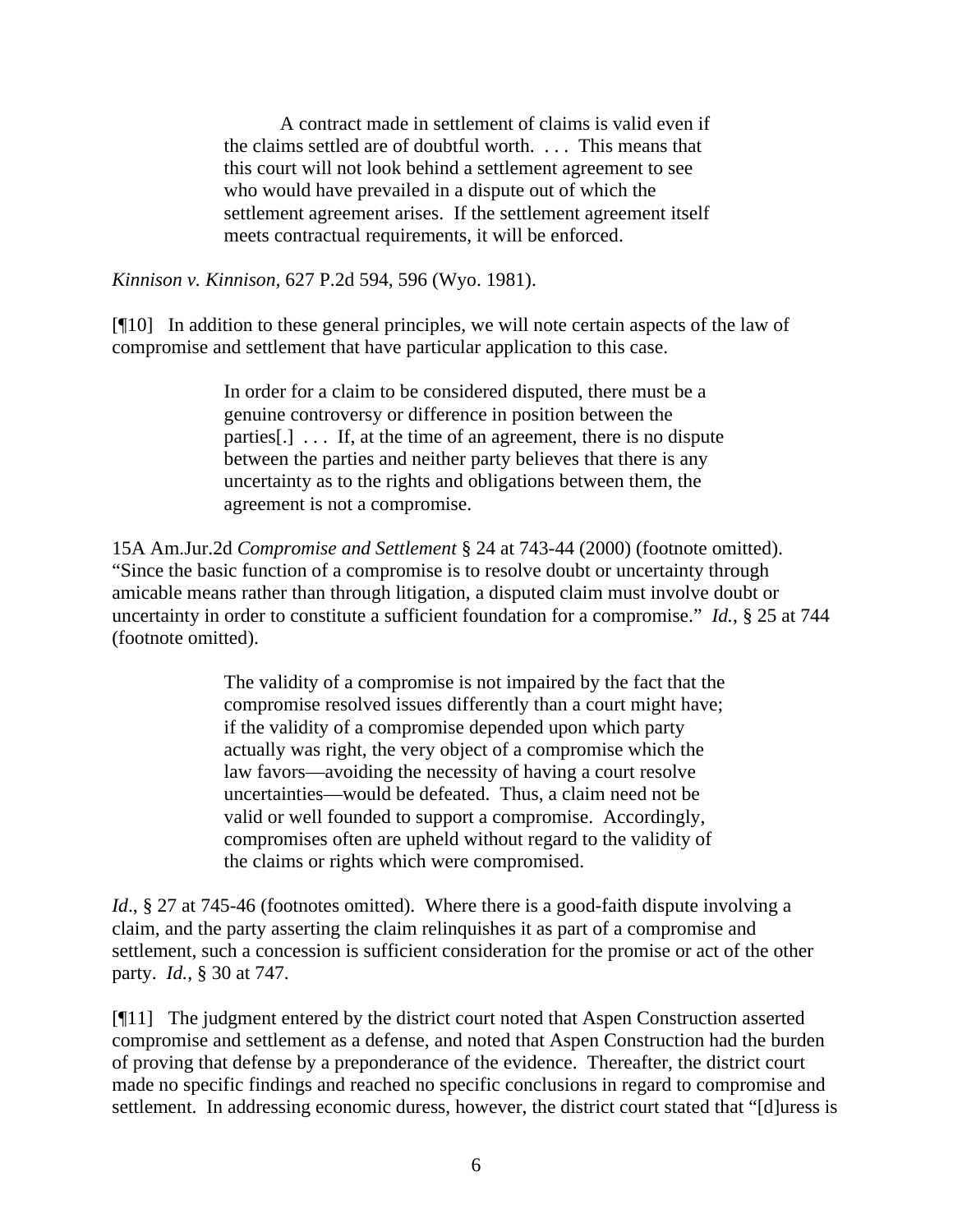a legal basis for a party to seek rescission of a contract and restitution of its consideration." That statement makes sense only if the district court had concluded that the exchange of payment for a lien waiver constituted a contract under the theory of compromise and settlement.

[¶12] We agree with the district court. The facts clearly show the offer, acceptance, and consideration necessary to create a contract. It is from the confluence of these factors, rather than from the subjective intent of the parties, that courts find mutual assent:

> In Wyoming, we examine the objective manifestations of the parties' contractual intent to determine whether a contract was formed. *McDonald v. Mobil Coal Producing, Inc.,* 820 P.2d 986, 990 (Wyo.1991). "Under the 'objective theory' of contract formation, contractual obligation is imposed not on the basis of the subjective intent of the parties, but rather upon the outward manifestations of a party's assent sufficient to create reasonable reliance by the other party." *Id.* A party's intention will be held to be what a reasonable person in the other party's shoes would conclude his manifestations to mean. *Shrum v. Zeltwanger,* 559 P.2d 1384, 1387 (Wyo.1977).

*Givens v. Fowler,* 984 P.2d 1092, 1095 (Wyo. 1999). A contract can be formed where one party lacks subjective intent, but nevertheless proceeds as if there were a contract. *McDonald v. Mobil Coal Producing, Inc.,* 820 P.2d 986, 990 (Wyo. 1991). "'The conduct of a party may manifest assent even though he does not in fact assent. In such cases a resulting contract may be voidable because of fraud, duress, mistake, or other invalidating cause.'" *Id.*  (*quoting Restatement (Second) of Contracts* § 19 (1979)).

[¶13] Portrait Homes contends that no contract was formed in this case because there was no mutual assent, inasmuch as it did not voluntarily pay Aspen Construction and intended to sue to get its money back. That subjective intent does not defeat the objective manifestation of a contract in the form of that payment, reasonably relied upon by Aspen Construction. Furthermore, if Portrait Homes did not intend to reach an enforceable agreement, it should not have accepted in consideration thereof the lien waiver provided in exchange for payment.

[¶14] Portrait Homes' second argument that a contract was not formed alleges failure of consideration: because Aspen Construction's lien was invalid, it gave up nothing in exchange for the payment. This argument is defeated by reference to the law cited above, especially *Kinnison,* 627 P.2d at 596*.* Whether or not the lien was valid as a matter of law, Aspen Construction's waiver of the lien was sufficient as consideration for the compromise and settlement. *Parsley,* 395 P.2d at 295; 15A Am.Jur.2d, *supra*, § 27 at 745-46. The facts are sufficient to establish that Aspen Construction had a colorable claim to a lien, and did not act in bad faith in pursuing it.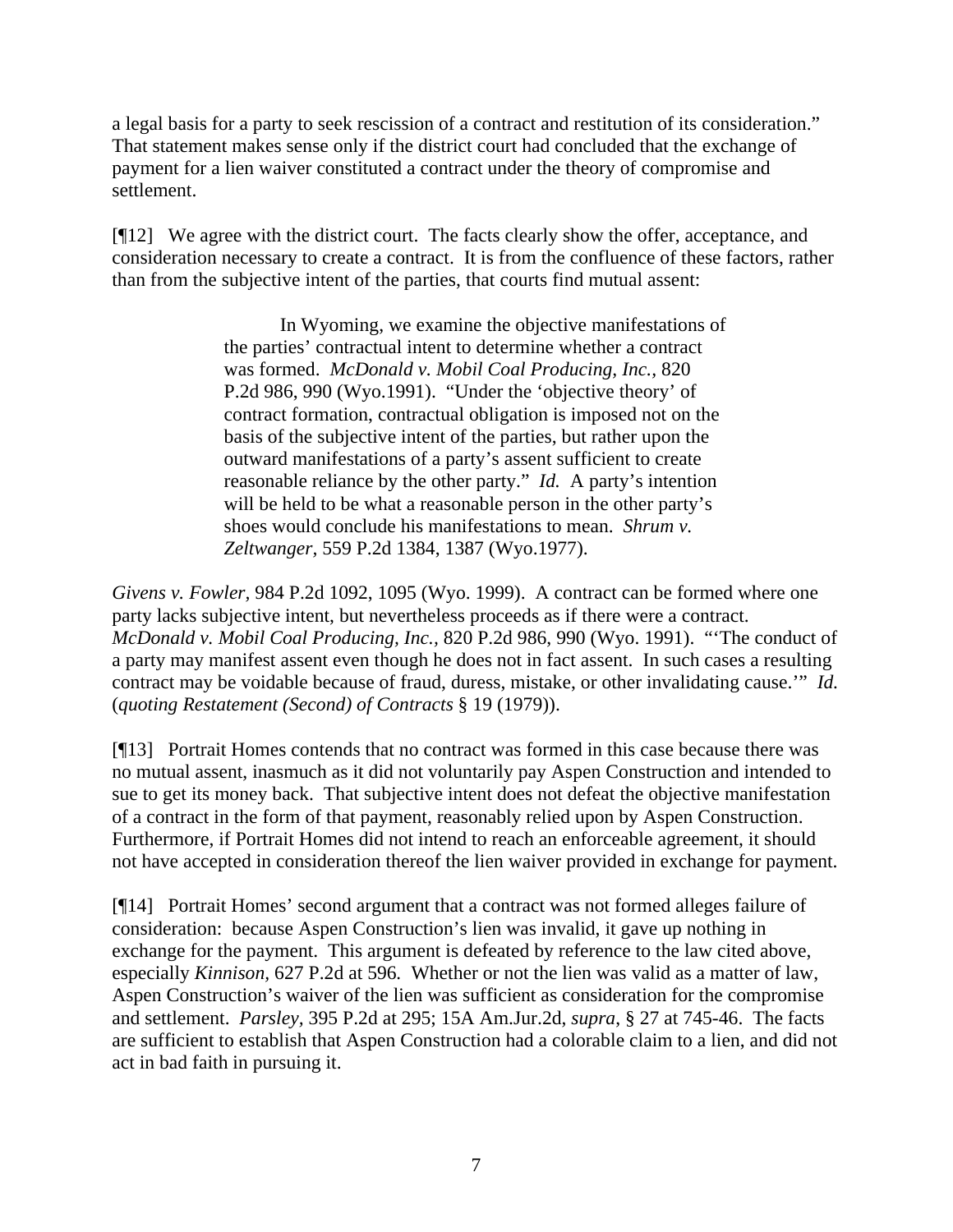[¶15] The conclusion that the parties' dispute was resolved by compromise and settlement leads to the next inquiry, that being whether the agreement should be set aside because it resulted from "economic duress." We have described that theory as follows:

> Kendrick bears the burden of proving that she agreed under duress. *Goodson v. Smith,* 69 Wyo. 439, 457-58, 243 P.2d 163, 171 (Wyo.1952). "[D]uress exists whenever a person is induced, by the unlawful act of another, to perform some act under circumstances which deprive him of the exercise of free will." *In re TR,* 777 P.2d 1106, 1111 (Wyo.1989). Kendrick's argument that financial issues constituted duress is a claim of economic duress.

> > "Whether particular facts are sufficient to constitute economic duress is a question of law. Whether these circumstances exist is a question of fact. The Tenth Circuit Court of Appeals, when applying Wyoming law to a duress defense to avoid the enforcement of an agreement, said

> > > 'The Wyoming test for duress is not inconsistent with the test for economic duress developed in those states which have expressly recognized economic duress as grounds for avoiding a settlement agreement.'

[*Applied Genetics International, Inc. v. First Affiliated Securities, Inc.,* 912 F.2d 1238, 1242 (10th Cir.1990)] This Court, however, has not directly had the opportunity to adopt what is commonly known as the 'economic duress' doctrine. We take this opportunity now to do so and embrace the three-prong test employed by many courts to determine whether economic duress exists. Under this test, economic duress occurs when (1) a party involuntarily accepts the terms of another, (2) the circumstances permit no other alternative, and (3) such circumstances are the result of coercive acts of the other party. Economic duress does not exist, however, unless a person has been the victim of a wrongful act and has no reasonable alternative but to agree with the terms of another or be faced with a serious financial hardship. What constitutes a coercive act or reasonable alternative is a question of fact depending upon the circumstances of each case."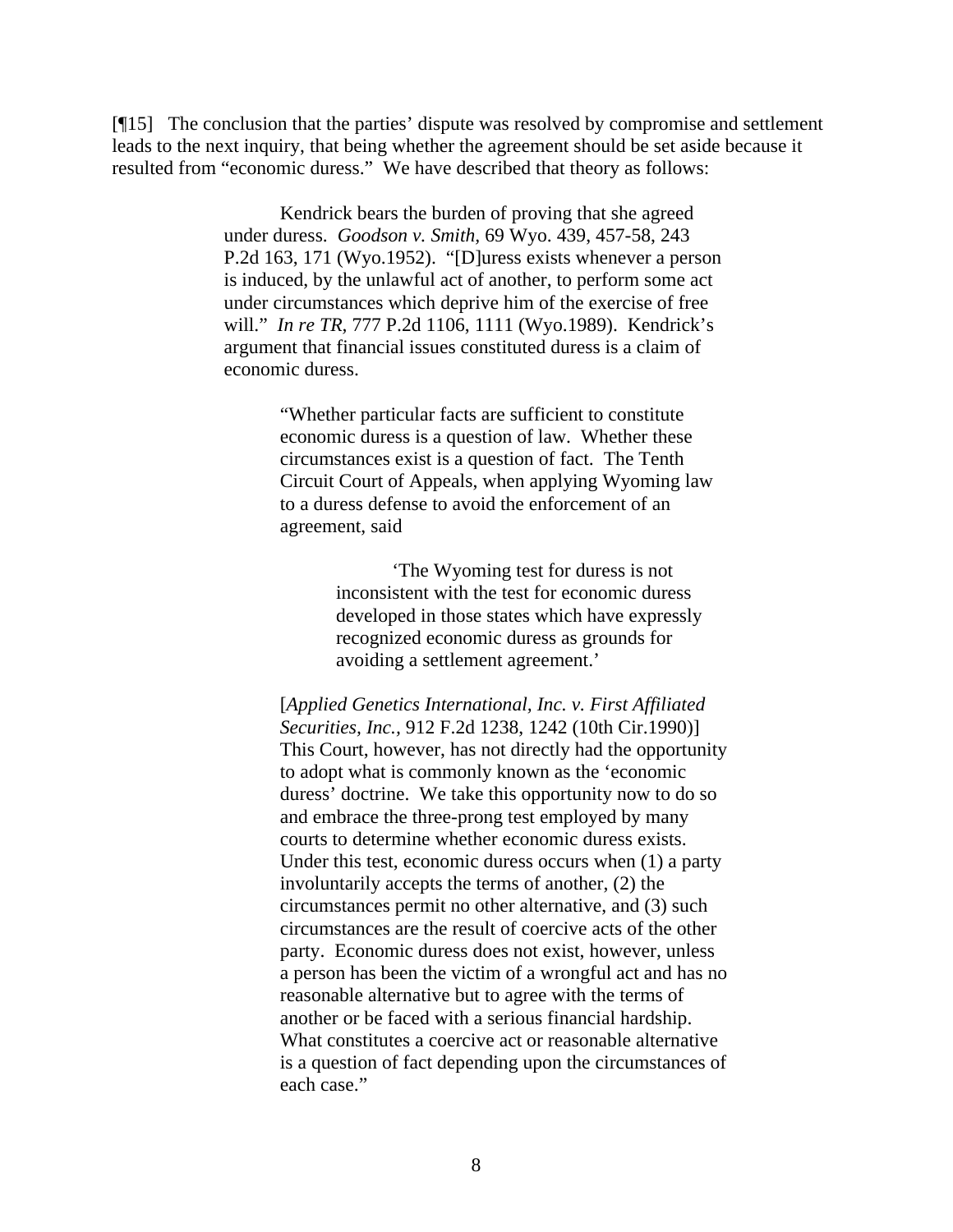*Kendrick v. Barker,* 2001 WY 2, ¶ 24, 15 P.3d 734, 741 (Wyo. 2001) (*quoting Blubaugh v. Turner,* 842 P.2d 1072, 1074-75 (Wyo. 1992)).

[¶16] With this test in mind, the district court threw out the compromise and settlement agreement on the ground that Portrait Homes was the victim of economic duress. First, the district court found that Portrait Homes had only three options: pay the amount demanded and avoid filing of the lien statement, "bond around" the immediate problem via Wyo. Stat. Ann. § 29-1-310, or place a sufficient amount into escrow and pursue subsequent litigation. The district court then found that all of these alternatives were unreasonable under the circumstances. Finally, the district court clearly placed the "blame" for the economic duress upon Aspen Construction for pursuing a lien when it did not fit the definition of a materialman under the statute.

[¶17] We reverse the district court because Portrait Homes has failed to prove any but the first element of the doctrine of economic duress. There is little question that Portrait Homes involuntarily, even begrudgingly, paid Aspen Construction the amount demanded in exchange for the lien waiver. However, given the relatively small amount in controversy, that being \$3,645.18, and Portrait Homes' admission both that it knew of the bonding statute and that it had the funds available to pursue that remedy, the facts simply do not support a contention that the circumstances permitted no reasonable alternative. This is especially true because Portrait Homes also could have turned to the alternative expedited judicial process provided in Wyo. Stat. Ann.  $\S 29-1-311$ . There may be a situation where the ratio of the disputed amount to the expected sale proceeds is such that it would be entirely unreasonable to risk payment under similar circumstances. But here, where \$3,645.18 was at issue, and the sale price under the pending sale agreement was \$380,000.00, that risk imbalance does not exist. Were we to say that, under the facts of the instant case, the statutory alternatives were unreasonable, that would be tantamount to saying that they can never be reasonable and the statutes are a nullity.

[¶18] We are further convinced that Portrait Homes' economic duress theory must fail because it did not prove that Aspen Construction's conduct was wrongful, or unlawful, as contemplated under that doctrine. Compromise and settlement could not exist as a theory if the settlement agreement could always be undone by proving that one party or the other would have lost its factual or legal argument in litigation. Pursuing a statutory lien in good faith is not a wrongful or unlawful act, even if it eventually turns out that the lien is invalid for one reason or another. The evidence does not support a conclusion that Aspen Construction knew its lien was invalid, especially since it has not been conclusively established that it was, indeed, invalid.

## **CONCLUSION**

[¶19] The parties reached a compromise and settlement of their dispute when Portrait Homes paid the full amount demanded in return for Aspen Construction's immediate

<sup>&</sup>lt;sup>2</sup> It is unclear what escrow procedure is contemplated in the district court's list of alternatives.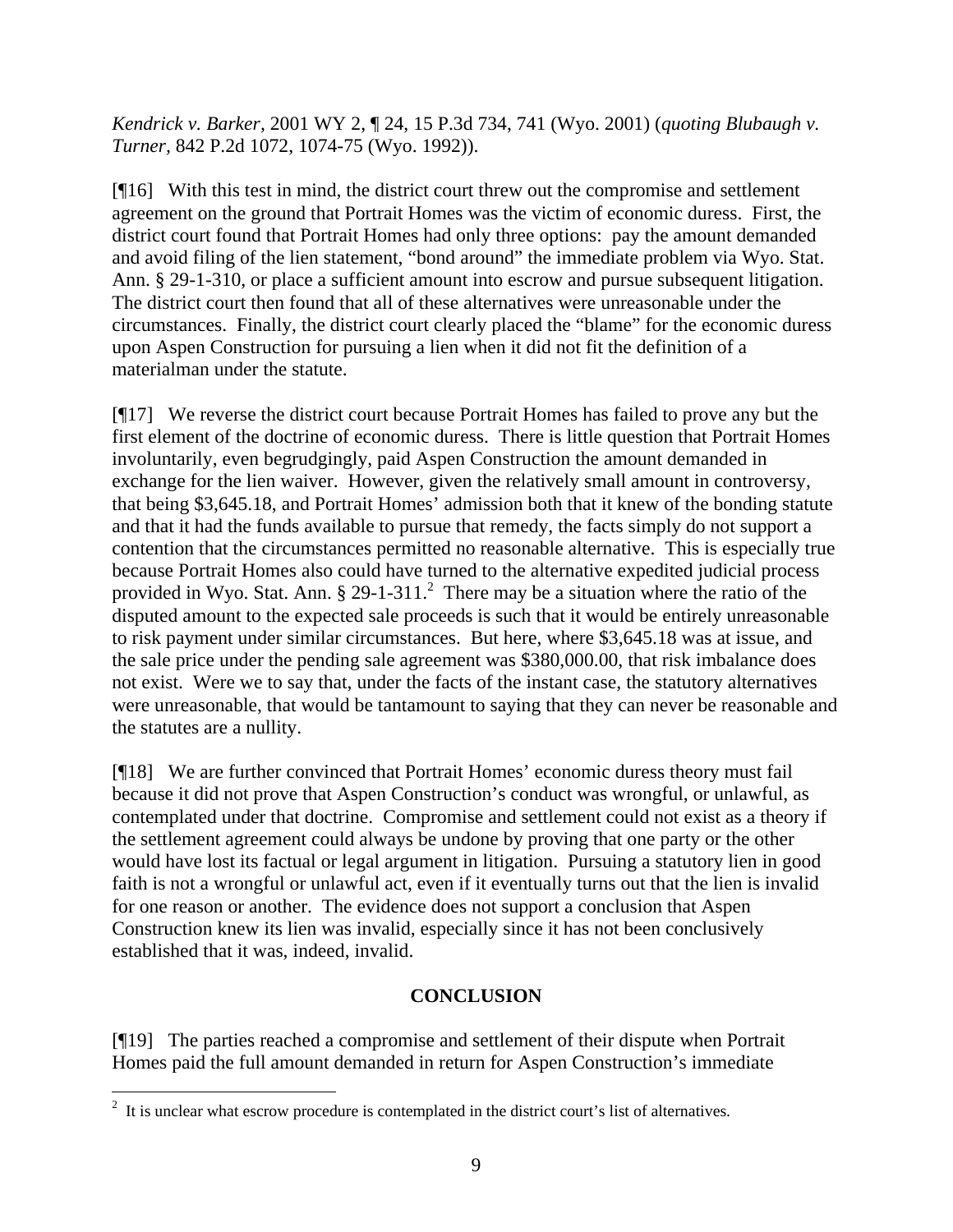delivery of a lien waiver. Portrait Homes did not participate in that compromise and settlement as a result of economic duress, inasmuch as there were reasonable alternatives available to it, and Aspen Construction's conduct was not wrongful or unlawful.

[¶20] We reverse and remand for entry of a judgment consistent herewith.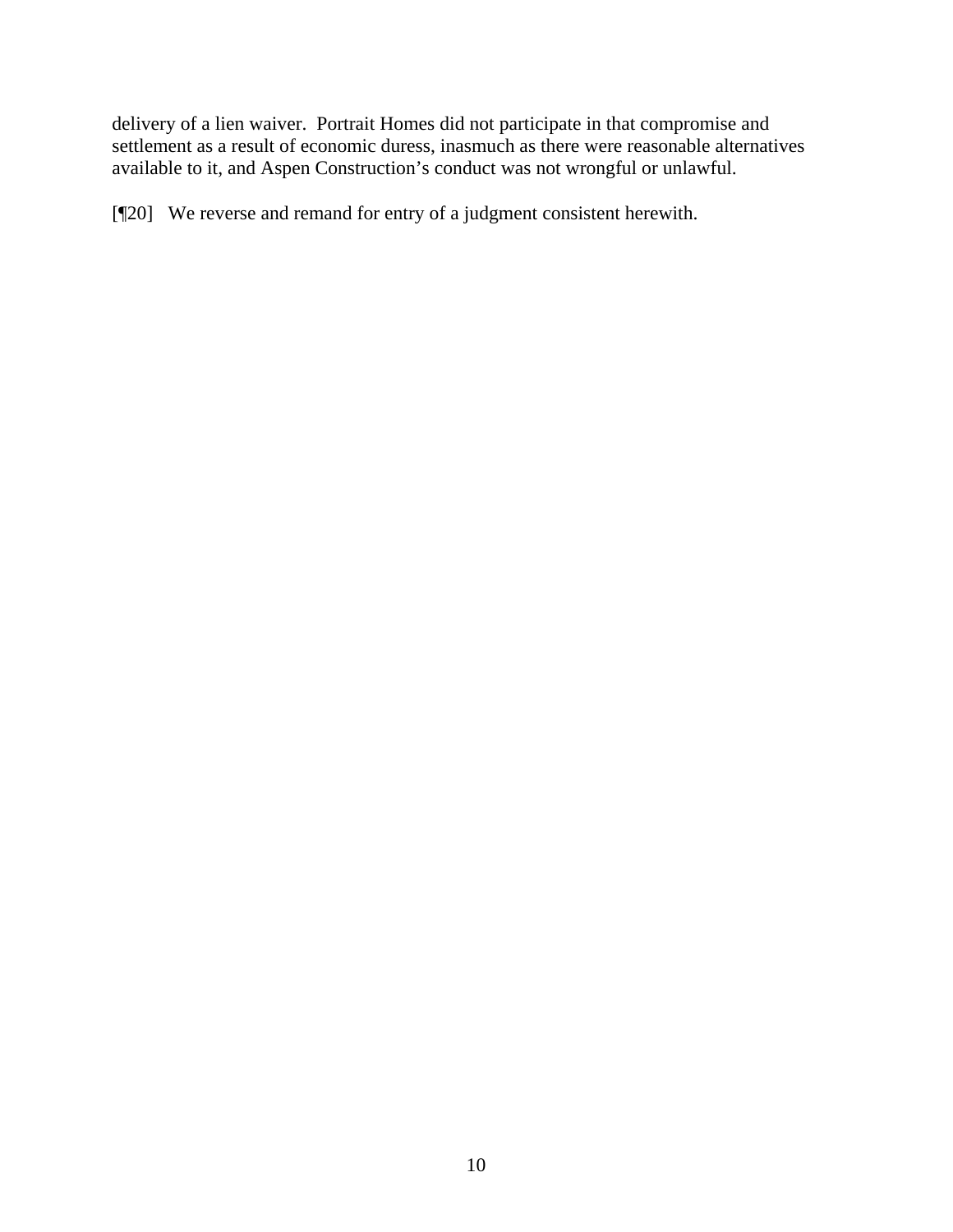## **HILL, Chief Justice, dissenting, with whom BROOKS, District Judge, joins.**

[¶21] I respectfully dissent because I do not believe the majority opinion gives adequate credit to the district court's role as the fact finder in this "simple," yet profoundly troubling case, nor does it fully credit the findings of fact and conclusions of law adopted by the district court.

[¶22] I think it is important that we set out the applicable standard of review, at least briefly:

> The trial court made express findings of fact and conclusions of law. The factual findings of a judge are not entitled to the limited review afforded a jury verdict. *Hopper v. All Pet Animal Clinic, Inc.*, 861 P.2d 531, 538 (Wyo.1993). While the findings are presumptively correct, the appellate court may examine all of the properly admissible evidence in the record. *Id*. Due regard is given to the opportunity of the trial judge to assess the credibility of the witnesses, and our review does not entail weighing disputed evidence. *Id*. Findings of fact will not be set aside unless the findings are clearly erroneous. *Id*. A finding is clearly erroneous when, although there is evidence to support it, the reviewing court on the entire evidence is left with the definite and firm conviction that a mistake has been committed. *Id*. We review a district court's conclusions of law de novo on appeal. *Id*.

*Springer v. Blue Cross and Blue Shield of Wyoming*, 944 P.2d 1173, 1175-76 (Wyo.1997).

*Roussalis v. Apollo Electric Company*, 979 P.2d 493, 495 (Wyo. 1999); and *see Jacoby v. Jacoby*, 2004 WY 140, ¶¶6-7, 100 P.3d 852, ¶¶6-7 (Wyo. 2004); and *Lebsack v. Town of Torrington*, 698 P.2d 1141, 1146 (Wyo. 1985) (Under W.R.C.P. 52(a) findings need only be sufficient to indicate the basis or steps taken for the decision upon the contested matters; they need not be set forth in elaborate detail but need only be clear, specific and complete in concise language informing the appellate court of the underlying basis for the trial court's decision.); 9A Charles Alan Wright and Arthur R. Miller, *Federal Practice and Procedure*, Civil 2d §§2579 and 2580, esp. pp. 550-51 (1995 and Supp. 2004) (appellate court reads trial court's memorandum/opinion liberally to find within it the required findings).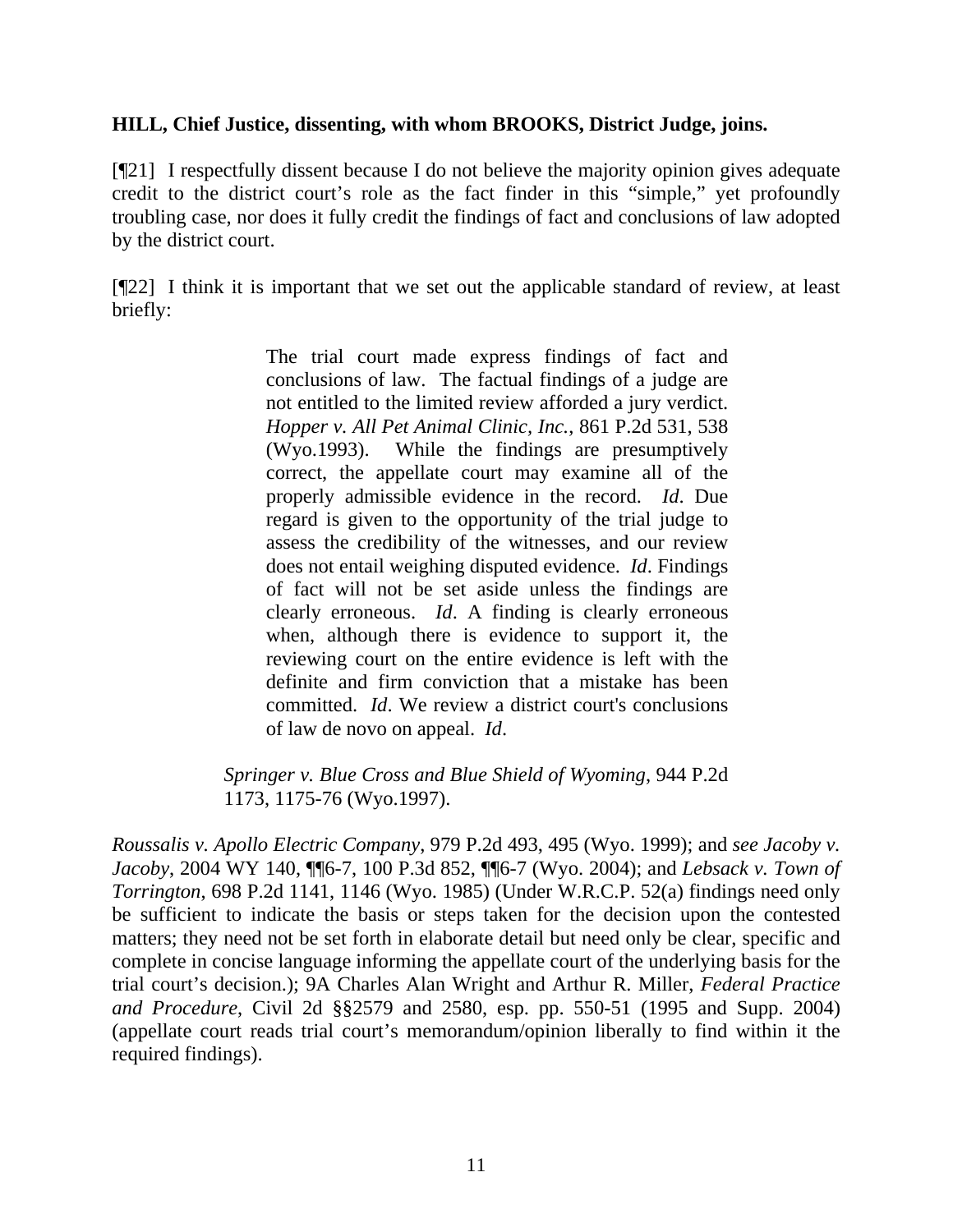[¶23] It is also important that we set out the pivotal conclusions reached by the district court:

> 12. An action for unjust enrichment (money had and received) is equitable in nature and lies upon proof that the Defendant has received money of the Plaintiff which, in equity and good conscience, it ought not to retain. *Landeis v. Nelson*, 808 P.2d 216 (Wyo. 1991). In this case, Plaintiff paid twice for the drywall materials delivered by B.S.I. and installed by Vinluan on its construction project at 5908 Foxhill Road; it paid Paul Vinluan (d.b.a. A.O.I.) upon completion of the drywall portion of the project and then paid Defendant Aspen when Defendant asserted invalid lien rights. Because Defendant Aspen does not fit the statutory definition of a materialman, he received money from Plaintiff to which he was not entitled. *Engle v. First National Bank of Chugwater*, supra. Defendant received the money from the Plaintiff and was under notice that if Plaintiff pursued a remedy, Defendant would be required to repay the proceeds. Plaintiff has met its burden of proof regarding unjust enrichment. Defendant Aspen has been unjustly enriched at Plaintiff's expense and should return the proceeds to Plaintiff.

> 13. Duress is a legal basis for a party to seek rescission of a contract and restitution of its consideration. Restatement of the Law of Restitution § 70 (A.L.I. 1937). In order to prove economic duress by a preponderance of the evidence, Portrait Homes had to prove each of the following essential elements: (1) a party involuntarily accepted the terms of another; (2) circumstances permitted no other alternative; and (3) the circumstances were the result of the coercive acts of the other party. *Kendrick v. Barker*, 15 P.3d 734, 741 (Wyo. 2001). "Economic duress does not exist, however, unless a person has been victim of a wrongful act and has no reasonable alternative but to agree with the terms of another or be faced with serious financial hardship. *Id*. In the Court's view, these elements have been established. The evidence was uncontroverted that Plaintiff's payment to Defendant was not voluntary. Defendant's conduct was "coercive," i.e. threatening to file an invalid lien unless money was paid. And finally, Plaintiff had no reasonable alternative but to pay the money demanded. "Bonding around" the lien, as Defendant suggests Plaintiff should have done, while it may have satisfied the lien, would not have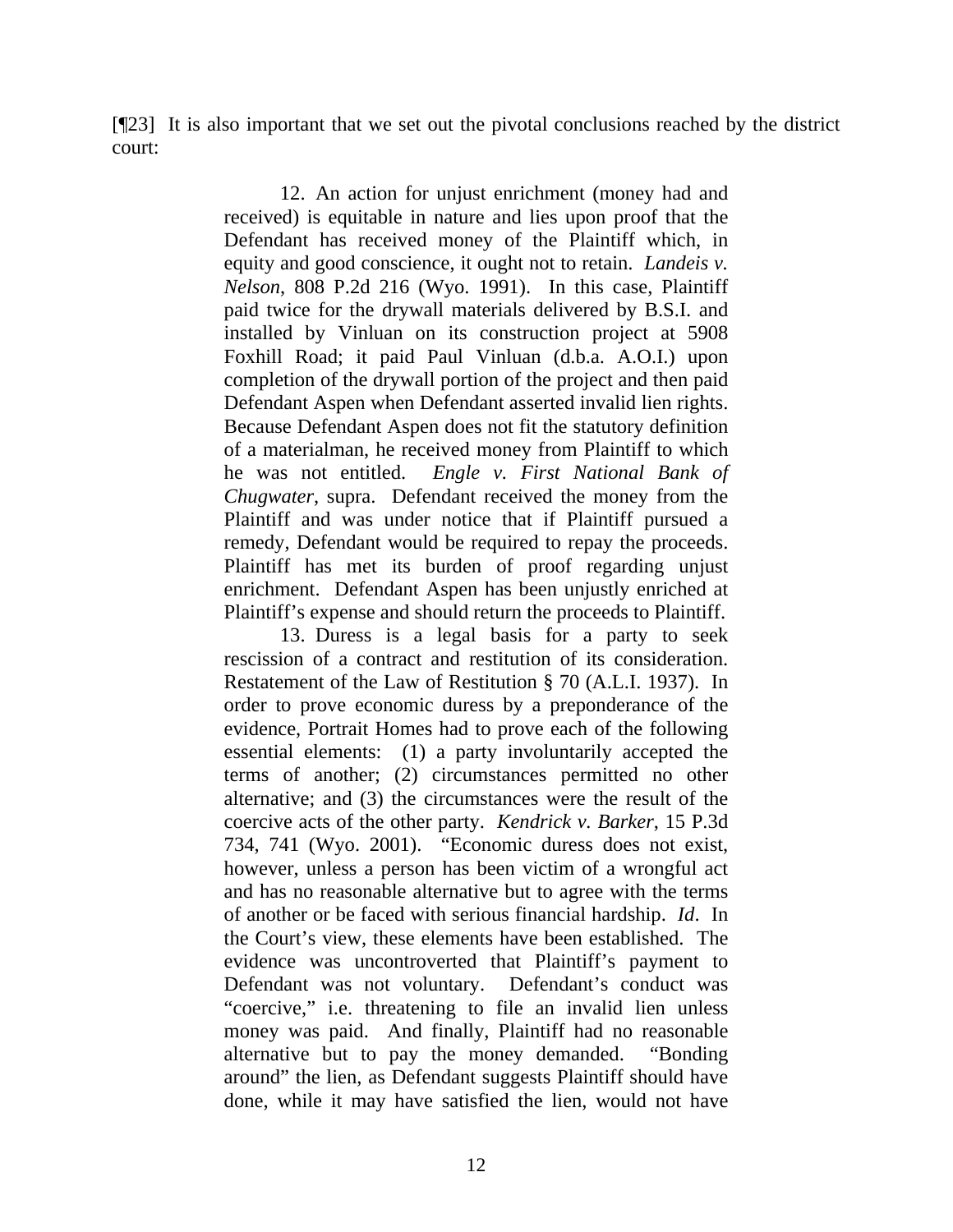prevented the lien from being filed. According to Larry Sutherland, a licensed broker with 27 years of experience in the real estate industry, the lien would have appeared on the title commitment. It was reasonable for Plaintiff to rely on Mr. Sutherland's advice and recommendations concerning the potential adverse impact of the threatened lien, which was the possible loss of the sale of the property, which was a \$390,000.00 sale. Defendants introduced no testimony to contradict Mr. Sutherland's opinions. The potential loss of a sale of this magnitude, especially with an outstanding construction loan, posed a risk of serious financial harm that Plaintiff could not reasonably ignore.

14. Defendant has failed to sustain its burden of proof regarding its asserted affirmative defenses.

[¶24] It is apparent that the majority opinion chooses to disregard the district court's findings as to unjust enrichment entirely. It is my conviction that they serve as an independent basis upon which to affirm the district court's judgment. See generally, Boyce v. Freeman, 2002 WY 20, ¶¶12-15, 39 P.3d 1062, ¶12-15 (Wyo. 2002); and Landeis v. Nelson, 808 P.2d 216, 217-19 (Wyo. 1991).

[¶25] Beyond that, the district court concluded, as a second independent basis for granting relief to Portrait Homes, that the transaction between the parties could be avoided by application of the theory of "economic duress." By simply turning the numbers at stake here upside down, and by avoiding a comprehensive discussion of the concept of "economic duress," the majority at once dismisses the applicability of "economic duress" and fully credits many of Aspen Construction's affirmative defenses (which the trial court found had not been proved). After a detailed examination of the concept of "economic duress," I am convinced that the district court correctly applied that law to the circumstances of this case. See generally, 28 Williston on Contracts, Chapter 71 (Duress and Undue Influence), §§ 71:1–71:33 at 423-548, §§ 71:40–45 at 566-587, and see especially § 71:28 at 539-40, ("Analogous to cases of the improper detention of goods are cases where the assertion of a lien upon real property has been used as a means of coercion, although no lien existed, or if it existed, it should have been discharged; in such instances, the improper action generally constitutes duress.")  $(4<sup>th</sup>$  ed. 2003). Moreover, as the Williston treatise develops in great detail, the application of the concept of "economic duress" has steadily broadened in its application, particularly to provide equitable relief in cases involving unethical business practices.

[¶26] Here, the district court focused on the value of the property that was to be held hostage by the lien (\$390,000.00), as opposed to Aspen's small but spurious lien (\$3,615.18), whereas the majority simply reverses that equation, i.e., in order to protect the \$390,000.00 sale all Portrait Homes had to do was cough up a mere \$3,615.18. I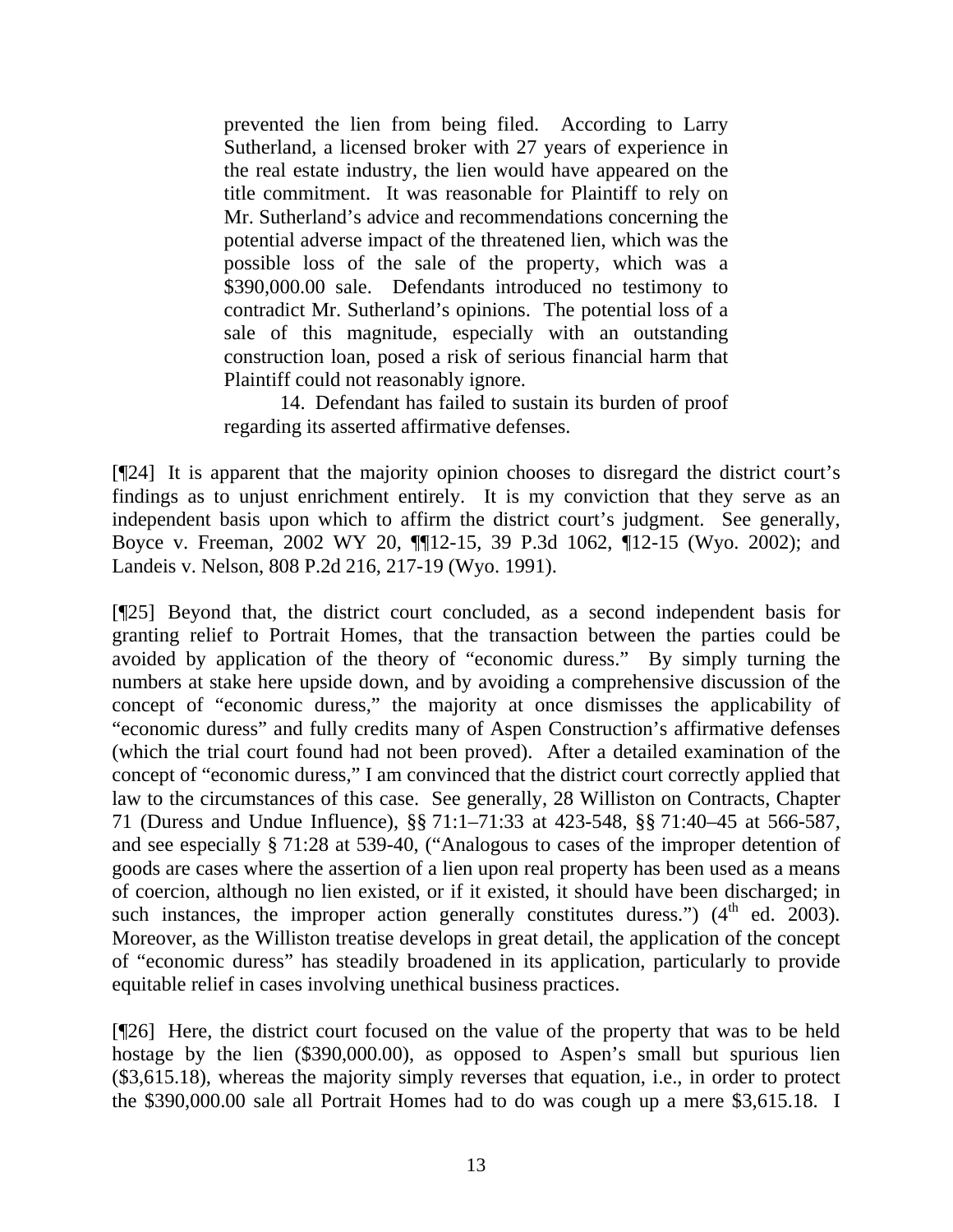think the district court's emphasis is more apt, but certainly it is not clearly erroneous because it accurately reflects the testimony of the owners of Portrait Homes and their real estate advisor, while at the same time giving little credibility to Dobson's self-serving testimony. In addition, the district court did make reference to the protestations of the victims of the duress, the subjective perceptions of the victims of the duress, the pressures of time and the overall circumstances of this case, the element of potential injury to the business and livelihood of the owners of Portrait Homes, and to the reputation of that business. These are all legitimate factors to be weighed in applying the concept of economic duress. Id., §§ 71:14 ("No alternative under circumstances"); 71:18 ("Protest as evidence of duress or coercion"); 71:40 ("Injury to business or livelihood").

[¶27] As noted above, the district court is not required to set out in detail in its findings all of the evidentiary and ultimate facts that may be gleaned from the documentary evidence and transcripts (although, of course, the more complete the details, the better). In my estimation, the district court adequately set out both the evidentiary facts that it looked to in reaching a conclusion as to ultimate facts, and it applied those facts correctly to the applicable law. Paul Vinluan had a contract with Portrait Homes to provide drywall materials and to install them in a residence owned by Portrait Homes. Aspen Construction had no contractual relationship, nor any other relationship, with Portrait Homes. As a stranger to Portrait Homes, and as a volunteer, Aspen Construction paid for the materials that were eventually incorporated into the home owned and built by Portrait Homes.<sup>3</sup> Aspen Construction did so, in part as a guarantor of Paul Vinluan's credit,<sup>4</sup> in part to gain an advantage over its competitors in the home construction business (Aspen Construction got "first call" on Vinluan's time for its construction projects as part of its agreement with Vinluan to guarantee his creditworthiness), and in part because it furthered personal relationships between Keith Dobson, the owner of Aspen Construction, and his associates.

[¶28] It is unmistakable from this testimony that neither Aspen Construction nor Dobson was a "materialman" as contemplated by the governing Wyoming statutes, indeed, Aspen Construction's argument in this case would expand the category of persons who qualify as materialmen to an absurd sort of infinity (i.e., to any person who might have provided

 $\overline{a}$ 

<sup>3</sup> A local building supplies company actually sold the materials that form the basis of Aspen Construction's claims in this case to Vinluan. As contemplated by the statute, that company was the materialman in this case. A representative of that company provided uncontradicted testimony that the materials used in the construction of the home were paid for and it had no basis for a materialman's lien against Portrait Homes. He also made clear that all materials that leave that business are paid for before they leave the premises ("That's how we're able to stay in business.").

<sup>4</sup> In this regard, *see* 53 Am.Jur.2d *Mechanics' Liens* § 97 at 160-61 (1996) ("Statutes that permit a lien for materials furnished usually apply only to a furnishing for building purposes, and do not include a furnishing for general or unknown purposes, or an ordinary sale in the usual course of trade or on a general open account, or a sale without any reference as to what will be done with the material sold.").